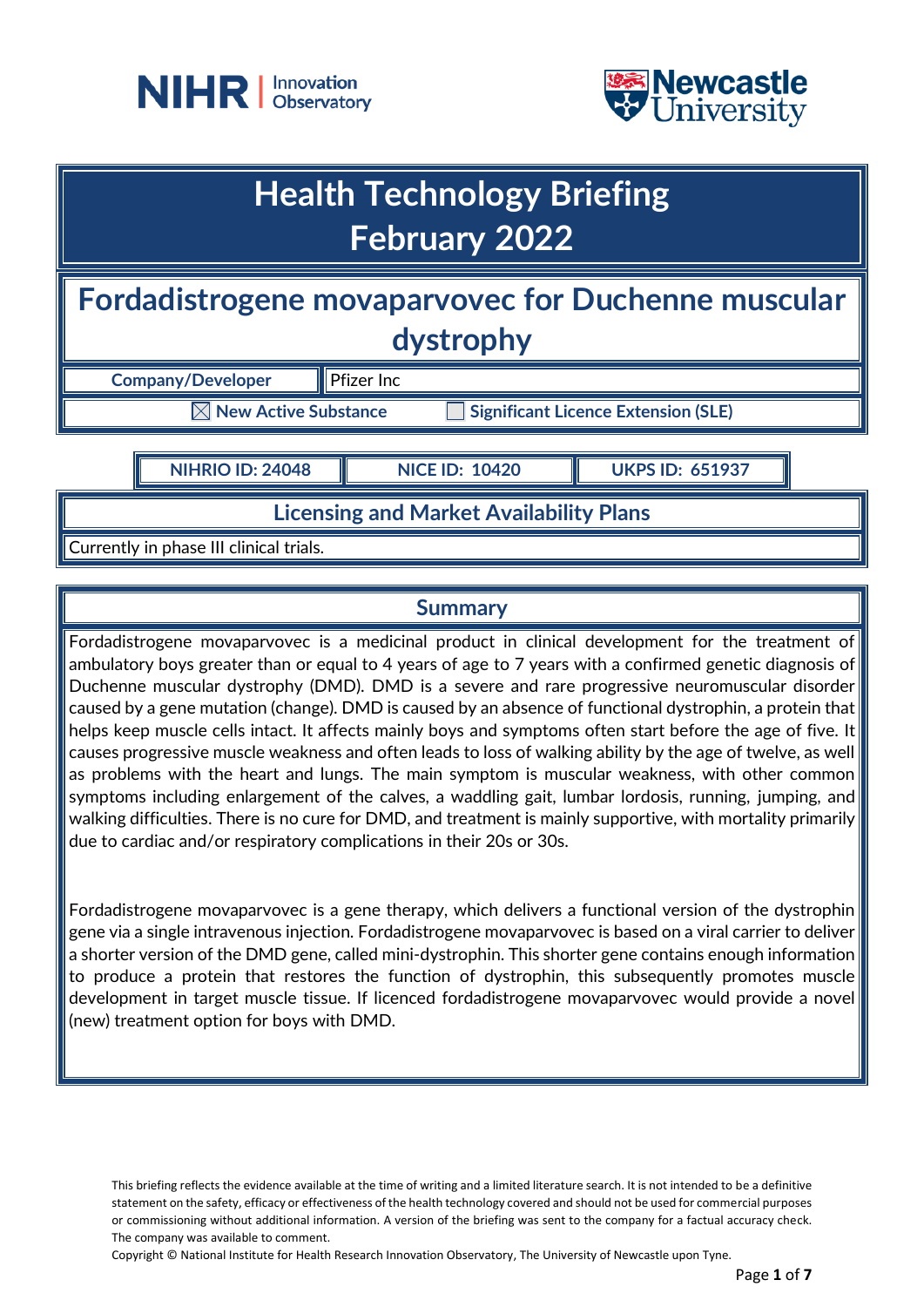



### **Proposed Indication**

֦

For the treatment of Duchenne muscular dystrophy (DMD).<sup>1</sup>

### **Technology**

### **Description**

Fordadistrogene movaparvovec (PF-06939926) is an investigational recombinant adeno-associated virus serotype 9 (rAAV9) capsid carrying a shortened version of the human dystrophin gene (mini-dystrophin) under the control of a human muscle-specific promotor. The rAAV9 capsid was chosen as the delivery mechanism because of its potential to target muscle tissue.<sup>2,3</sup>

Fordadistrogene movaparvovec is currently in a phase III clinical trial (NCT04281485). Fordadistrogene movaparvovec is given to male patients aged 4-7 years old as a single IV infusion.<sup>4</sup> The proposed dose for fordadistrogene movaparvovec is a single intravenous (IV) infusion of 2E14 vg/kg.<sup>a</sup> In the phase Ib clinical trial (NCT03362502) for the treatment of males aged 4 years and older, 1 fordadistrogene movaparvovec is given as a single IV infusion at either a "low" dose of 1E14 vector genomes per kilogram (vg/kg) or a "high" dose of  $3E14$  vg/kg.<sup>5</sup>

### Key Innovation

Fordadistrogene movaparvovec is a gene therapy which aims to restore function to dystrophin. It does this by encoding for mini-dystrophin gene, an altered version of dystrophin gene which has been shortened to allow incorporation into an adenovirus capsid. Mini-dystrophin was suggested as a potential approach for DMD treatment through preclinical testing. If fordadistrogene movaparvovec is approved, its minidystrophin-based mechanism of action would represent a novel method of treatment for patients with DMD.<sup>6</sup> Additionally, current treatments either focus on disease management or are only available for specific mutations. If approved fordadistrogene movaparvovec could provide a new treatment option for a wider range of mutations.<sup>7</sup>

Regulatory & Development Status

Fordadistrogene movaparvovec does not currently have Marketing Authorisation in the EU/UK for any indication.

Fordadistrogene movaparvovec was granted orphan drug status by EMA in 2016 for treatment of DMD.<sup>7</sup> It has also received US FDA fast track designation 2020 for the treatment of DMD. $^8$ 

Fordadistrogene movaparvovec is not currently in phase II or III development for any other indications.<sup>9</sup>

## **Patient Group**

### Disease Area and Clinical Need

The muscular dystrophies are a group of inherited genetic conditions caused by changes (mutations) in the genes responsible for the structure and functioning of a person's muscles. The mutations cause changes in the muscle fibres that interfere with the muscles' ability to function. There are many different types of muscular dystrophies, one of the most common and severe forms is DMD.<sup>10</sup> DMD is a muscle-wasting

a Information provided by Pfizer Inc.

Copyright © National Institute for Health Research Innovation Observatory, The University of Newcastle upon Tyne.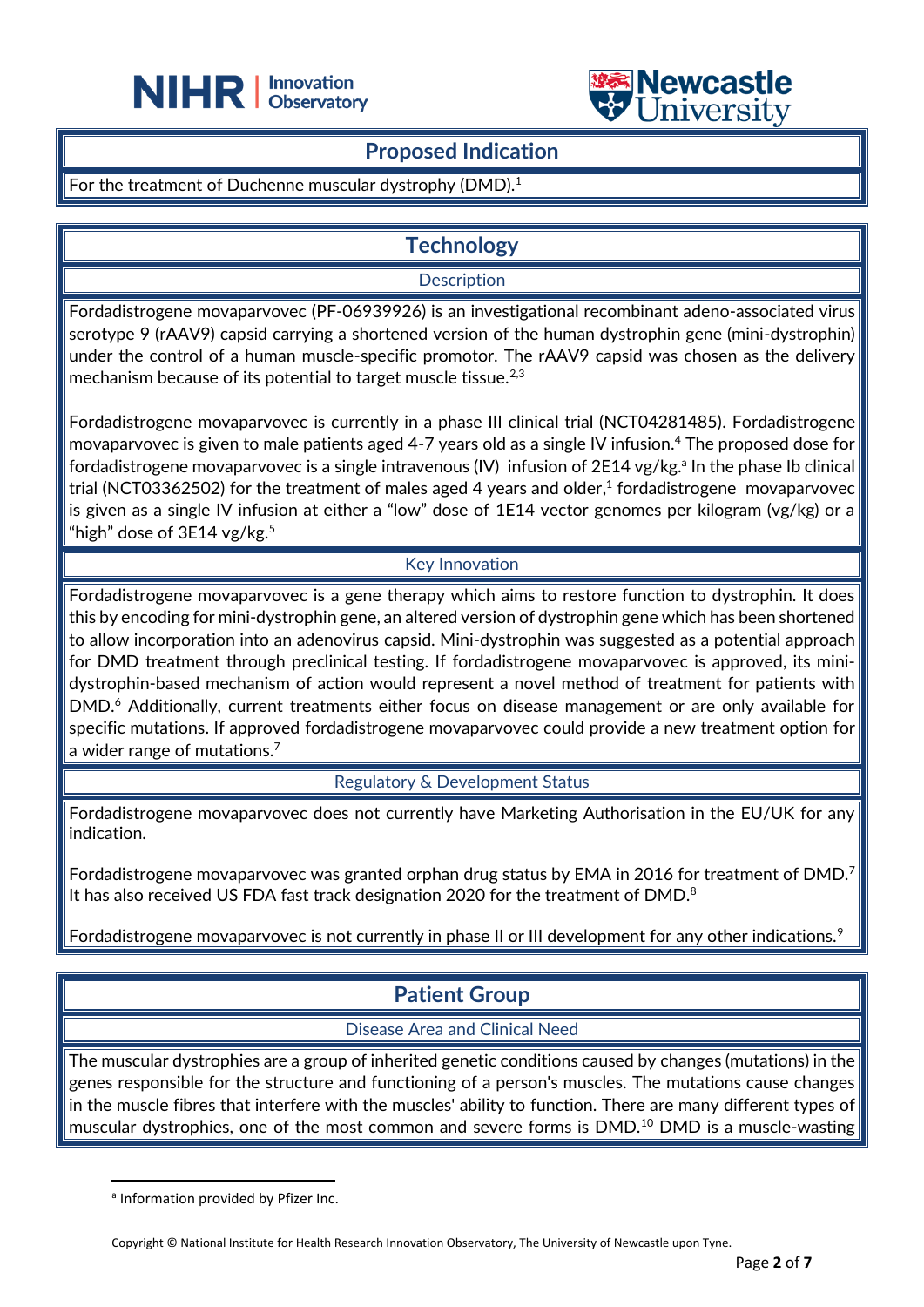# **NIHR** | Innovation



condition caused by the lack of a protein called dystrophin.<sup>11</sup> The Duchenne gene is found in the Xchromosome, thus primarily affecting males (<1% of those with DMD are female).<sup>12</sup> Symptoms start in early childhood, generally between ages 2 and 3, first causing muscular weakness in the proximal muscles of the hips, pelvic area, thighs and shoulders, and later the distal limb muscles in the arms, legs and trunk. Other symptoms include enlargement of the calves, a waddling gait, lumbar lordosis, running, jumping and walking difficulties.<sup>13</sup> Furthermore, progressive muscular damage and degeneration occurs in people with DMD, resulting in muscular weakness, associated motor delays, loss of ambulation, respiratory impairment, and cardiomyopathy.<sup>14</sup> With medical care, most people with DMD die from heart or respiratory failure in their 20s or 30s.<sup>12,15</sup> Unfortunately, diagnosis may involve several referrals before confirmation.<sup>16</sup> DMD is also associated with a substantial direct and indirect cost burden to society and to affected families and significantly impairs quality of life in both patients and caregivers.<sup>17</sup>

֦

DMD is the most common fatal genetic disease diagnosed in childhood.<sup>18</sup> The prevalence is estimated to be 19.5 cases per 100,000 live male births in the UK and it is estimated that there are currently around 2,500 people living in the UK with DMD at any one time. $^{16,19}$  Out of the estimated people living with DMD in the UK, there are a smaller percentage that are ambulatory, the population likely to be eligible to receive fordadistrogene movaparvovec could not be estimated from available published sources. The average lifespan of a patient with DMD is 29 years.<sup>20</sup> In England, 2020-21, there were 1,374 finished consultant episodes (FCE) for muscular dystrophy (ICD-10 G71.0, which includes DMD), resulting in 936 day cases and 1,678 FCE bed days.<sup>15</sup> In addition to direct medical costs, there is also a significant indirect cost burden associated with DMD and the economic cost of DMD climb dramatically with disease progression.<sup>21</sup>

### Recommended Treatment Options

Currently there is no cure for DMD but treatments and therapies aim to ease the symptoms and amongst the ambulant patient population (those who are able to walk), increasing the time a patient is able to walk is one of the major aims of treatment.<sup>20,22</sup> Steroids are often prescribed to slow progression of muscle weakness, reduce the development of scoliosis and delay the onset of breathing and heart problems, with commonly prescribed steroid including prednisolone and deflazacort. <sup>22</sup> Physiotherapy and orthotics (splints) are also used to help delay contractures and maintain mobility.<sup>13</sup>

NICE currently recommends ataluren for treating DMD resulting from a nonsense mutation in the dystrophin gene in people aged 5 years and older who can walk.<sup>23</sup>

| <b>Clinical Trial Information</b> |                                                                                                                                                                                                                                                                                                                                                                           |  |
|-----------------------------------|---------------------------------------------------------------------------------------------------------------------------------------------------------------------------------------------------------------------------------------------------------------------------------------------------------------------------------------------------------------------------|--|
| <b>Trial</b>                      | NCT04281485; 2019-002921-31; A Phase 3, multicenter, randomized, double-<br>blind, placebo controlled study to evaluate the safety and efficacy of PF<br>06939926 for the treatment of Duchenne muscular dystrophy<br><b>Phase III - Active, not recruiting</b><br>Location(s): 4 EU countries, UK, Canada and other countries<br>Primary completion date: September 2023 |  |
| <b>Trial Design</b>               | Randomised, quadruple masked, parallel assignment.                                                                                                                                                                                                                                                                                                                        |  |
| Population                        | $\parallel$ N=99 (estimated); ambulant boys aged 4 to 7 years old; male; confirmed<br>diagnosis of DMD by prior genetic testing.                                                                                                                                                                                                                                          |  |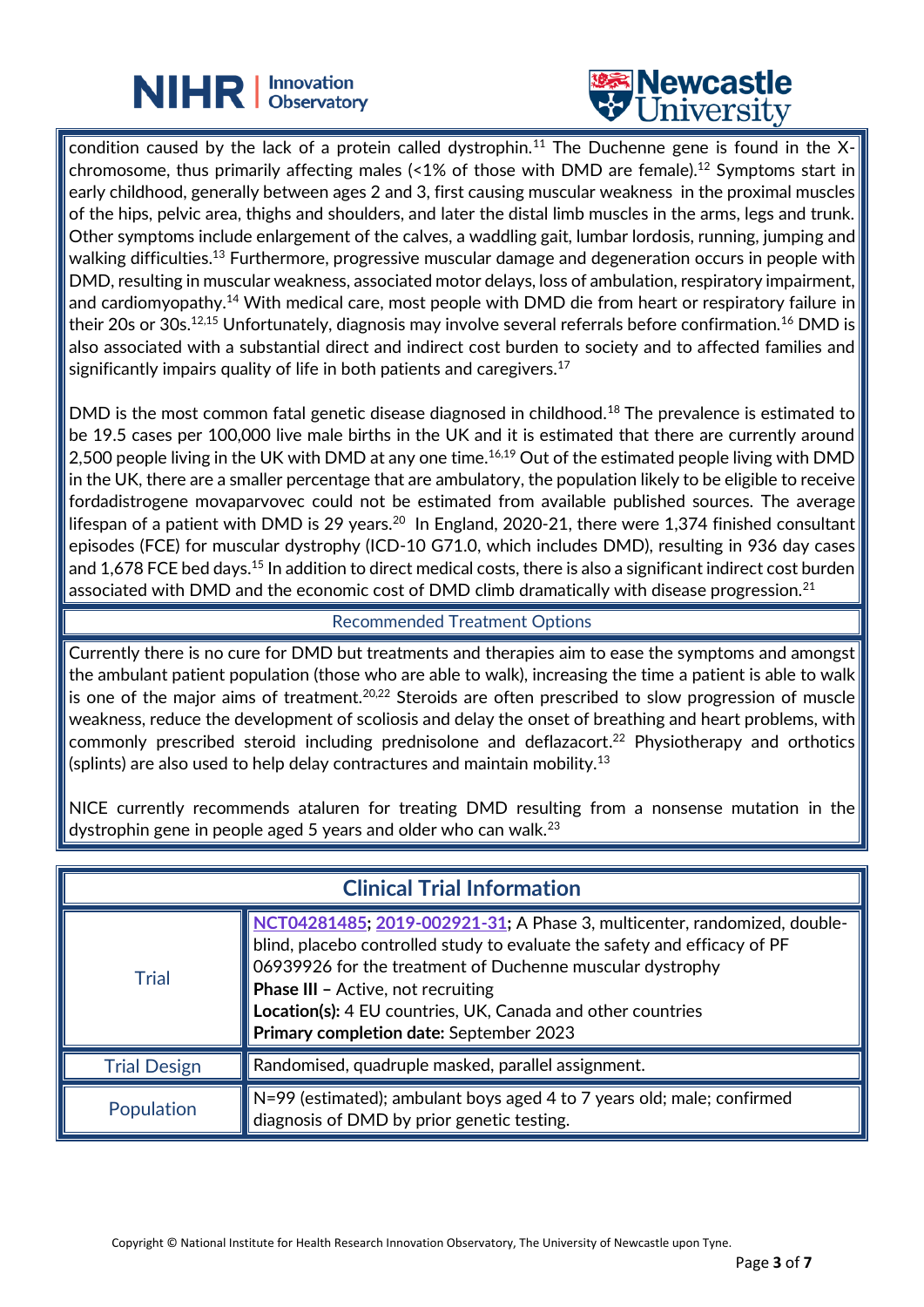



|                    | $\triangledown$ $\cup$ $\cdots$                                                                                                                                                                                                              |
|--------------------|----------------------------------------------------------------------------------------------------------------------------------------------------------------------------------------------------------------------------------------------|
| Intervention(s)    | Fordadistrogene movaparvovec will be administered as a single intravenous (IV)<br>infusion of 2E14 vg/kg. <sup>b</sup>                                                                                                                       |
| Comparator(s)      | Matched placebo.                                                                                                                                                                                                                             |
| Outcome(s)         | Change from Baseline in North Star Ambulatory Assessment (NSAA) [Time<br>Frame: Week 52]<br>The NSAA is a 17-item test that measures gross motor function in children with<br>Duchenne.<br>See trial record for full list of other outcomes. |
| Results (efficacy) |                                                                                                                                                                                                                                              |
| Results (safety)   | Study currently active - Three serious adverse events of muscle weakness, two<br>of which involved myocarditis (inflammation of the heart tissue) have been<br>reported. <sup>24</sup>                                                       |

| <b>Trial</b>        | NCT03362502; A phase 1B multicenter, open-label, single ascending dose study<br>to evaluate the safety and tolerability of PF-06939926 in ambulatory and non-<br>ambulatory subjects with Duchenne muscular dystrophy<br><b>Phase IB - Active, not recruiting</b><br>Location(s): United States<br>Primary completion date: March 2022                                                                                                                                                                                                                                                                                                                                                                                         |
|---------------------|--------------------------------------------------------------------------------------------------------------------------------------------------------------------------------------------------------------------------------------------------------------------------------------------------------------------------------------------------------------------------------------------------------------------------------------------------------------------------------------------------------------------------------------------------------------------------------------------------------------------------------------------------------------------------------------------------------------------------------|
| <b>Trial Design</b> | Open label, non-randomised sequential assignment.                                                                                                                                                                                                                                                                                                                                                                                                                                                                                                                                                                                                                                                                              |
| Population          | N=23 (actual); aged 4 years and older; male; diagnosis of DMD confirmed by<br>medical history and genetic testing.                                                                                                                                                                                                                                                                                                                                                                                                                                                                                                                                                                                                             |
| Intervention(s)     | Low dose: Single IV infusion of fordadistrogene movaparvovec at 1E14<br>$\bullet$<br>vector genomes per kilogram (vg/kg). <sup>5</sup><br>High dose: Single IV of fordadistrogene movaparvovec at 3E14 vg/kg. <sup>5</sup><br>$\bullet$                                                                                                                                                                                                                                                                                                                                                                                                                                                                                        |
| Comparator(s)       | No comparator.                                                                                                                                                                                                                                                                                                                                                                                                                                                                                                                                                                                                                                                                                                                 |
| Outcome(s)          | Incidence of dose-limiting safety or intolerability, as measured by treatment-<br>related adverse events [ Time Frame: through 1 year post-treatment ]<br>See trial record for full list of other outcomes.                                                                                                                                                                                                                                                                                                                                                                                                                                                                                                                    |
| Results (efficacy)  | The median change from baseline to one year in ambulatory function as measured<br>by NSAA total score was a 1-point improvement for participants who received<br>gene therapy vs. a 4-point decline in the external control. At one year, the<br>majority (74%; N=14/19) of study participants that received gene therapy<br>maintained or increased an NSAA total score vs. 30% of participants in the<br>external control ( $P < 0.002$ ). At one-year post-treatment, there was a mean 5.6-<br>point improvement in NSAA from baseline among participants that received gene<br>therapy compared to the external control. The study also showed<br>dystrophin/mini-dystrophin expression increasing on average from 2 to 12 |

**b** Information provided by Pfizer Inc.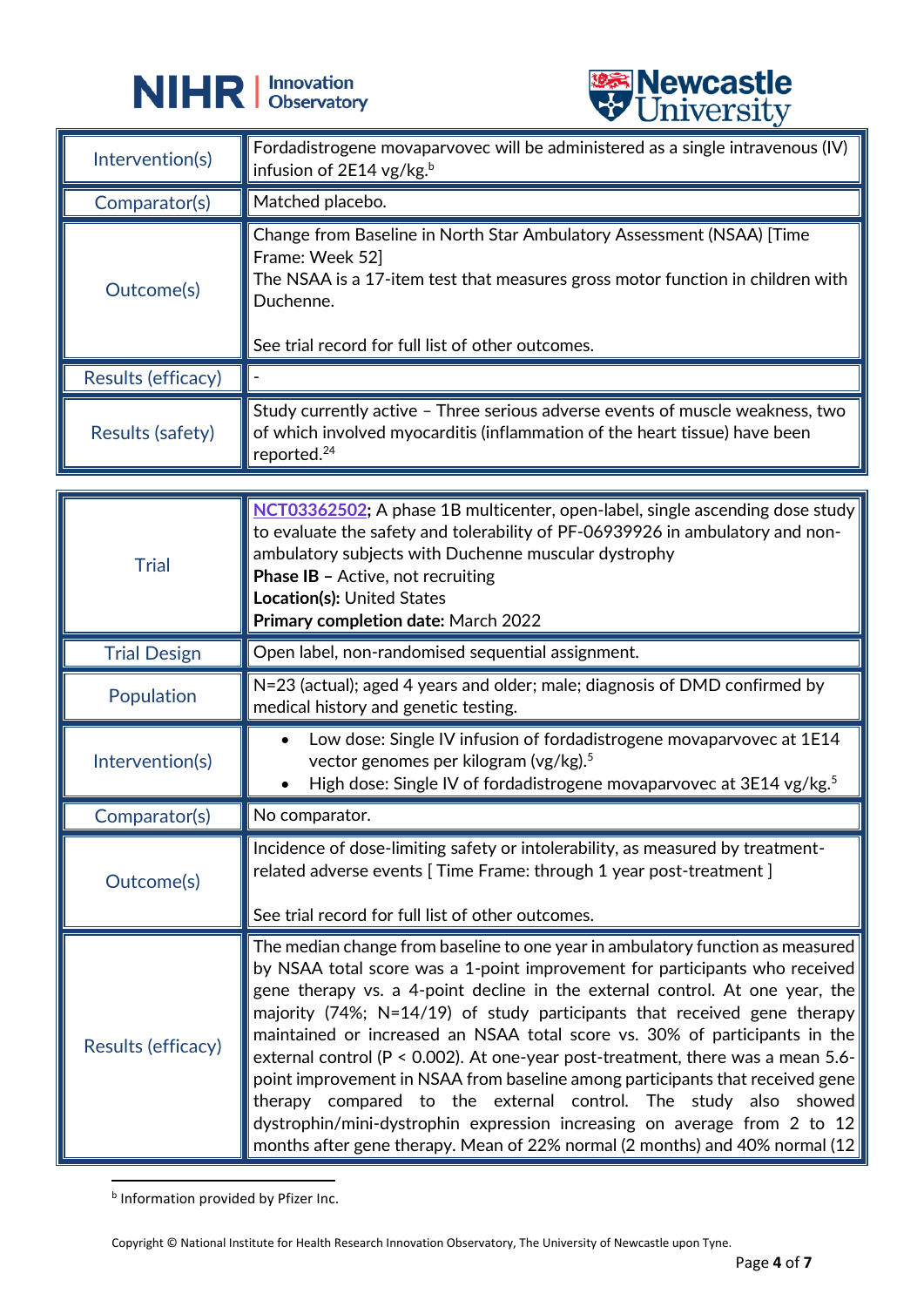



|                  | $\mid$ months) dystrophin levels via liquid chromatography mass spectrometry. Mean of $\mid$<br>39% positive fibres (2 months) and 62% positive fibres (12 months) via<br>immunofluorescence. <sup>25</sup>                                                                                                                                                                                                                                                      |
|------------------|------------------------------------------------------------------------------------------------------------------------------------------------------------------------------------------------------------------------------------------------------------------------------------------------------------------------------------------------------------------------------------------------------------------------------------------------------------------|
| Results (safety) | Three treatment-related serious adverse events (SAE) occurred (dehydration,<br>acute kidney injury, thrombocytopenia); all resolved within 15 days. <sup>25</sup> On 20th<br>December 2021, Pfizer announced that a patient participating in the non-<br>ambulatory cohort of the phase Ib gene therapy trial passed away. This SAE is still<br>under investigation by the external data review committee and there is not yet a<br>final outcome. <sup>26</sup> |

֦

## **Estimated Cost**

The cost of fordadistrogene movaparvovec is not yet known.

### **Relevant Guidance**

#### NICE Guidance

- NICE technology appraisal guidance in development. Idebenone for treating Duchenne muscular dystrophy (ID1092). Expected publication date: TBC.
- NICE highly specialised technologies guidance in development. Eteplirsen for treating Duchenne muscular dystrophy (ID1003). Expected publication date: TBC.
- NICE highly specialised technologies guidance in development. Drisapersen for the first-line treatment of Duchenne's muscular dystrophy (ID911). Expected publication date: TBC.
- NICE highly specialised technologies guidance in development. Ataluren for treating Duchenne muscular dystrophy with a nonsense mutation in the dystrophin gene (review of HST3) (ID1642). Expected publication date: January 2023.
- NICE highly specialised technologies guidance. Ataluren for treating Duchenne muscular dystrophy with a nonsense mutation in the dystrophin gene (HST3). July 2016.

NHS England (Policy/Commissioning) Guidance

NHS Standard Contract (2013/2014). For Diagnostic Service for Rare Neuromuscular Disorders (all ages). D04/S(HSS)/a

Other Guidance

• NHS Scotland. Paediatric guidance for management of Duchenne muscular dystrophy in Scotland. December 2015.<sup>27</sup>

## **Additional Information**

## **References**

1 Clinicaltrials.gov. *A Study to Evaluate the Safety and Tolerability of PF-06939926 Gene Therapy in Duchenne Muscular Dystrophy*. *Trial ID: NCT03362502*. Status: Active, not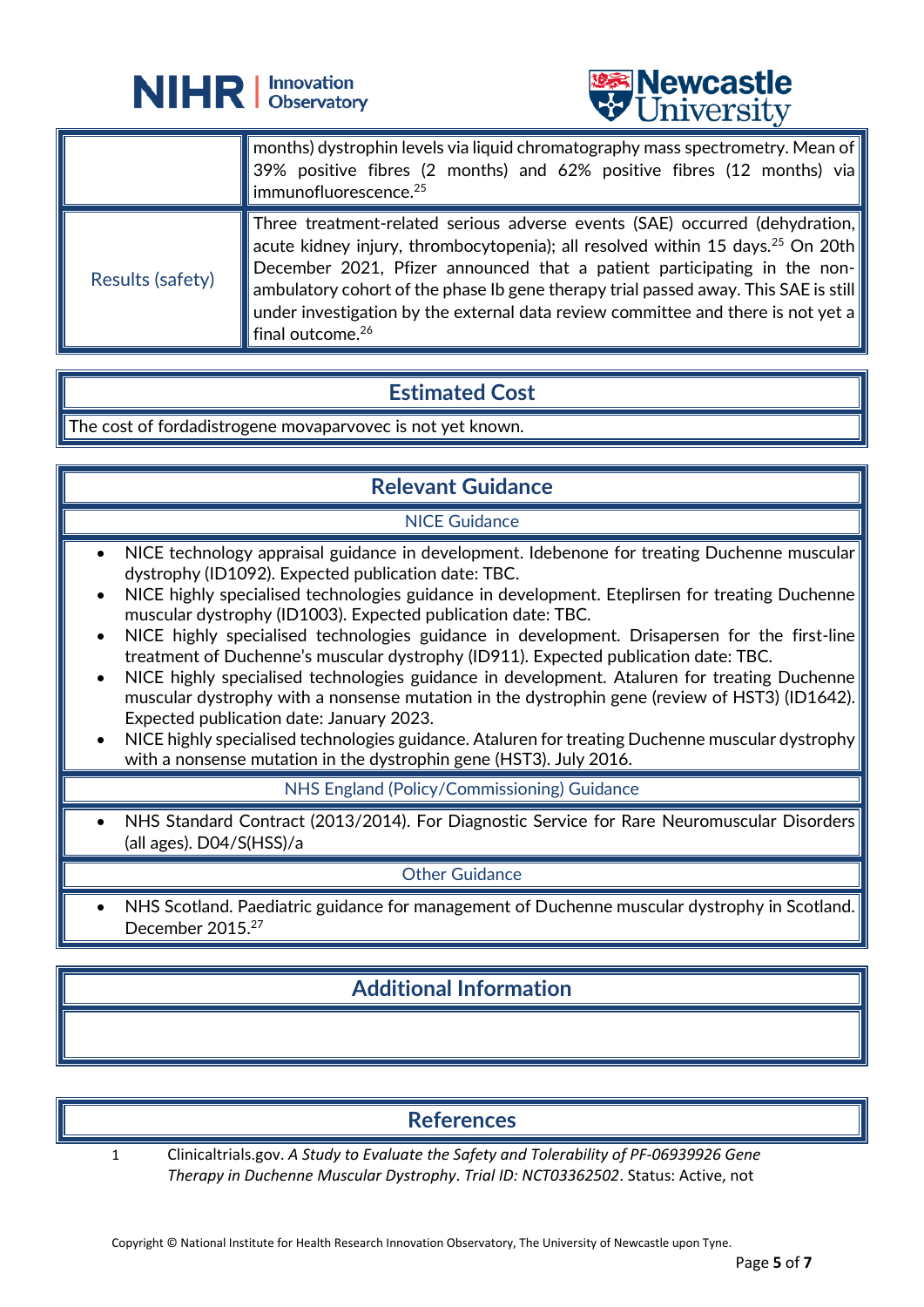



recruiting. Available from:<https://clinicaltrials.gov/ct2/show/NCT03362502> [Accessed 11 Jan 2022].

- 2 Pfizer. *Pfizer Doses First Participant in Phase 3 Study for Duchenne Muscular Dystrophy Investigational Gene Therapy.* 2021. Available from[: https://www.pfizer.com/news/press](https://www.pfizer.com/news/press-release/press-release-detail/pfizer-doses-first-participant-phase-3-study-duchenne)[release/press-release-detail/pfizer-doses-first-participant-phase-3-study-duchenne](https://www.pfizer.com/news/press-release/press-release-detail/pfizer-doses-first-participant-phase-3-study-duchenne) [Accessed 11 Jan 2022].
- 3 Specialist Pharmacy S. *Fordadistrogene movaparvovec.* 2020. Available from: <https://www.sps.nhs.uk/medicines/fordadistrogene-movaparvovec/> [Accessed
- 4 Clinicaltrials.gov. *A Phase 3 Study to Evaluate the Safety and Efficacy of PF-06939926 for the Treatment of Duchenne Muscular Dystrophy*. *Trial ID: NCT04281485*. Status: Active, not recruiting. Available from:<https://clinicaltrials.gov/ct2/show/NCT04281485> [Accessed 29 Mar 2022].
- 5 Pfizer. *Pfizer's New Phase 1b Results of Gene Therapy in Ambulatory Boys with Duchenne Muscular Dystrophy (DMD) Support Advancement into Pivotal Phase 3 Study.* 2020. Available from: [https://www.pfizer.com/news/press-release/press-release-detail/pfizers-new-phase-](https://www.pfizer.com/news/press-release/press-release-detail/pfizers-new-phase-1b-results-gene-therapy-ambulatory-boys)[1b-results-gene-therapy-ambulatory-boys](https://www.pfizer.com/news/press-release/press-release-detail/pfizers-new-phase-1b-results-gene-therapy-ambulatory-boys) [Accessed
- 6 Duan D. Systemic AAV Micro-dystrophin Gene Therapy for Duchenne Muscular Dystrophy. *Molecular Therapy*. 2018 Oct;26(10):2337-56. Available from: [https://doi.org/10.1016/j.ymthe.2018.07.011.](https://doi.org/10.1016/j.ymthe.2018.07.011)
- 7 European Medicines A. *EU/3/16/1716: Orphan designation for the treatment of Duchenne muscular dystrophy.* 2016. Available from: <https://www.ema.europa.eu/en/medicines/human/orphan-designations/eu3161716> [Accessed
- 8 Pfizer. *Pfizer Receives FDA Fast Track Designation for Duchenne Muscular Dystrophy Investigational Gene Therapy.* 2020. Available from[: https://www.pfizer.com/news/press](https://www.pfizer.com/news/press-release/press-release-detail/pfizer-receives-fda-fast-track-designation-duchenne)[release/press-release-detail/pfizer-receives-fda-fast-track-designation-duchenne](https://www.pfizer.com/news/press-release/press-release-detail/pfizer-receives-fda-fast-track-designation-duchenne) [Accessed 11 Jan 2022].
- 9 Clinicaltrials.gov. *Phase II and III clinical development of PF-06939926.* Available from: [https://clinicaltrials.gov/ct2/results?term=PF-](https://clinicaltrials.gov/ct2/results?term=PF-06939926&age_v=&gndr=&type=&rslt=&phase=1&phase=2&Search=Apply)[06939926&age\\_v=&gndr=&type=&rslt=&phase=1&phase=2&Search=Apply](https://clinicaltrials.gov/ct2/results?term=PF-06939926&age_v=&gndr=&type=&rslt=&phase=1&phase=2&Search=Apply) [Accessed
- 10 NHS. *Muscular dystrophy - Overview.* 2021. Available from: <https://www.nhs.uk/conditions/muscular-dystrophy/> [Accessed 11 Jan 2022].
- 11 Muscular Dystrophy UK. *What is Duchenne Muscular Dystrophy?* 2020. Available from: [https://www.musculardystrophyuk.org/about-muscle-wasting-conditions/duchenne](https://www.musculardystrophyuk.org/about-muscle-wasting-conditions/duchenne-muscular-dystrophy-dmd/)[muscular-dystrophy-dmd/](https://www.musculardystrophyuk.org/about-muscle-wasting-conditions/duchenne-muscular-dystrophy-dmd/) [Accessed 09 Oct 2020].
- 12 Action D. *How is Duchenne inherited?* Available from: [https://www.actionduchenne.org/what-is-duchenne/duchenne-explained/what-is](https://www.actionduchenne.org/what-is-duchenne/duchenne-explained/what-is-duchenne/)[duchenne/](https://www.actionduchenne.org/what-is-duchenne/duchenne-explained/what-is-duchenne/) [Accessed
- 13 Muscular Dystrophy A. *Duchenne Muscular Dystrophy (DMD).* Available from: <https://www.mda.org/disease/duchenne-muscular-dystrophy> [Accessed
- 14 Birnkrant D, Bushby K, Bann C, Apkon S, Blackwell A, Brumbaugh D, et al. Diagnosis and management of Duchenne muscular dystrophy, part 1: diagnosis, and neuromuscular, rehabilitation, endocrine, and gastrointestinal and nutritional management. *The Lancet Neurology,*. 2018 Mar;17(3):251-67. Available from: [https://doi.org/10.1016/S1474-](https://doi.org/10.1016/S1474-4422(18)30024-3) [4422\(18\)30024-3.](https://doi.org/10.1016/S1474-4422(18)30024-3)
- 15 NHS Digital. *Hospital Admitted Patient Care Activity, 2020-21.* Available from: [https://digital.nhs.uk/data-and-information/publications/statistical/hospital-admitted](https://digital.nhs.uk/data-and-information/publications/statistical/hospital-admitted-patient-care-activity/2020-21)[patient-care-activity/2020-21](https://digital.nhs.uk/data-and-information/publications/statistical/hospital-admitted-patient-care-activity/2020-21) [Accessed 20 Oct 2021].
- 16 Birnkrant DJ, Bushby K, Bann CM, Apkon SD, Blackwell A, Brumbaugh D, et al. Diagnosis and management of Duchenne muscular dystrophy, part 1: diagnosis, and neuromuscular,